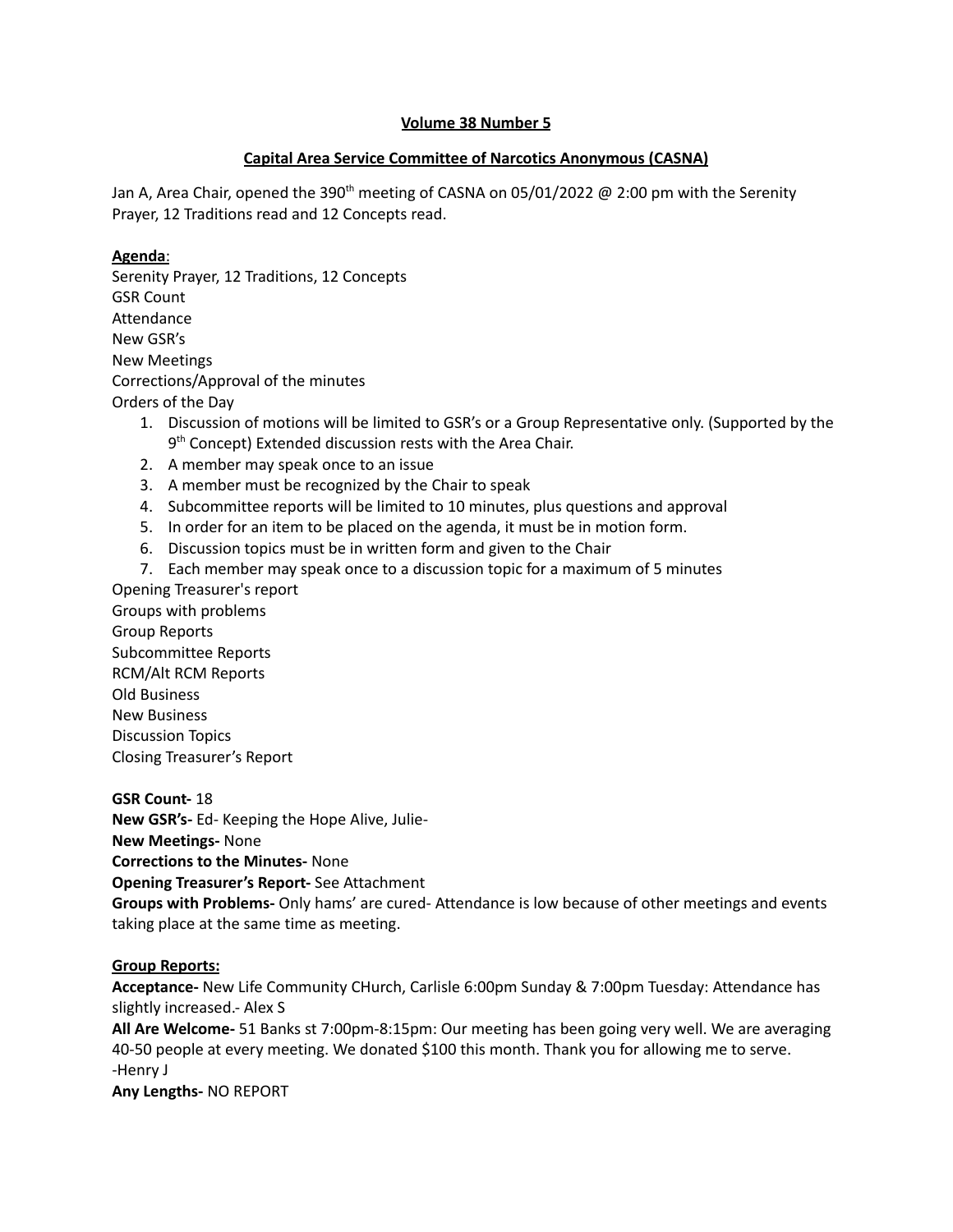#### **Back to Basics-** NO REPORT

**Bottom Line-** 7 N 14th st 12:00pm-2:00pm: Bottom line is doing well. We have 20-30 people mon-fri. We as a homegroup keep the newcomers interested in enjoying the meeting. Our speaker jam went well. -Peggy L

#### **Commitment to Change-** NO REPORT

**Clean and Free-** 118 State st hbg 17101 12:00pm-2:00pm: We continue to carry the message. Our rent is paid. We had a business meeting. Went well. -Randy

#### **Cut & Dry-**

**Desire to Grow-** JFT 7:30pm-8:30pm: All is well. Attendance is averaging 33 this month. No donation. **Exodus to Genesis-** 5th & Camp st 6:00pm-7:00pm: group is going well, stable, with attendance of 25 members give or take weekly. Prudent reserve \$25. Supplies are stocked. Rent is paid.- Khadijah D **Keeping the Hope Alive-** JFT Sunday 7:30pm-8:30pm: Right around 35 to 40 people. The group is very good and everyone is respectful to each other and everything is going well. - Edward C

#### **H.A.N.A-**NO REPORT

**Honesty-** JFT 7:30pm at JFT: There has been good and steady attendance. Home group is thriving. Thank you for letting me be of service. -David P

#### **Hope is Alive-** NO REPORT

**H.O.W-** New Life Community 7:00pm Thursdays: Meeting attendance is small but several members are gaining good clean time by becoming homegroup members and getting involved. -Brian W **Journey Continues-** NO REPORT

**Just for Today-** 14th & Market st 12:00pm-2:00pm Sunday: Meeting is going well. No problems. -Clifton T **Just for Tonight-** 300 Market st Lemoyne Saturday 8:00pm- 9:00pm: We are all doing well. - John A **Linglestown Meeting-** NO REPORT

**Lunch Bunch-** 12:00pm-1:00pm: We meet on Mon, Wed, Fri, Sat in person 12pm. We need support in getting the word out. We are also doing zoom 7 days a week. ID- 2693599218 Password- 12345-Charles C **Message of Hope-** 600 Evergreen rd, New Cumberland PA, 17070 8:00pm to 9:00pm: Overall meeting is going well. Attendance is up and holding steady. 7th tradition is still slightly on the lower side, literature sales were up this month. Homegroup has voted unanimously to move the meeting back to Wertzville. -Chris T

**New Life Group-** NO REPORT

**Non-Conformist-** NO REPORT

#### **Noon-day Serenity-** NO REPORT

**Nothing to Fear-** Grace United Methodist Church 216 S Market St, Mechanicsburg 7:30pm-8:30pm Monday & Thursday: Our group is going well. We have been having some newcomers come and have been coming back weekly. We are currently saving money for our homegroup to do some kind of event but we are not sure what exactly we are going to do. Rent is paid. We are carrying the message to the addict who still suffers.- Candice M

#### **ODOP-**NO REPORT

**Only Hams are Cured-** 6th and Forester Saturday 7:00pm: We are still having our meeting but because other meetings are having other events during the time of our meeting, what should we do?

#### **On Life's Terms-**NO REPORT

**Only the Desire-**NO REPORT

**Saturday at Swatara-**NO REPORT

**Share & Care-**NO REPORT

**Step and Tradition-**NO REPORT

**Steps to Freedom-** NO REPORT

**The Gathering Place-** NO REPORT

**Twisted Sister-** NO REPORT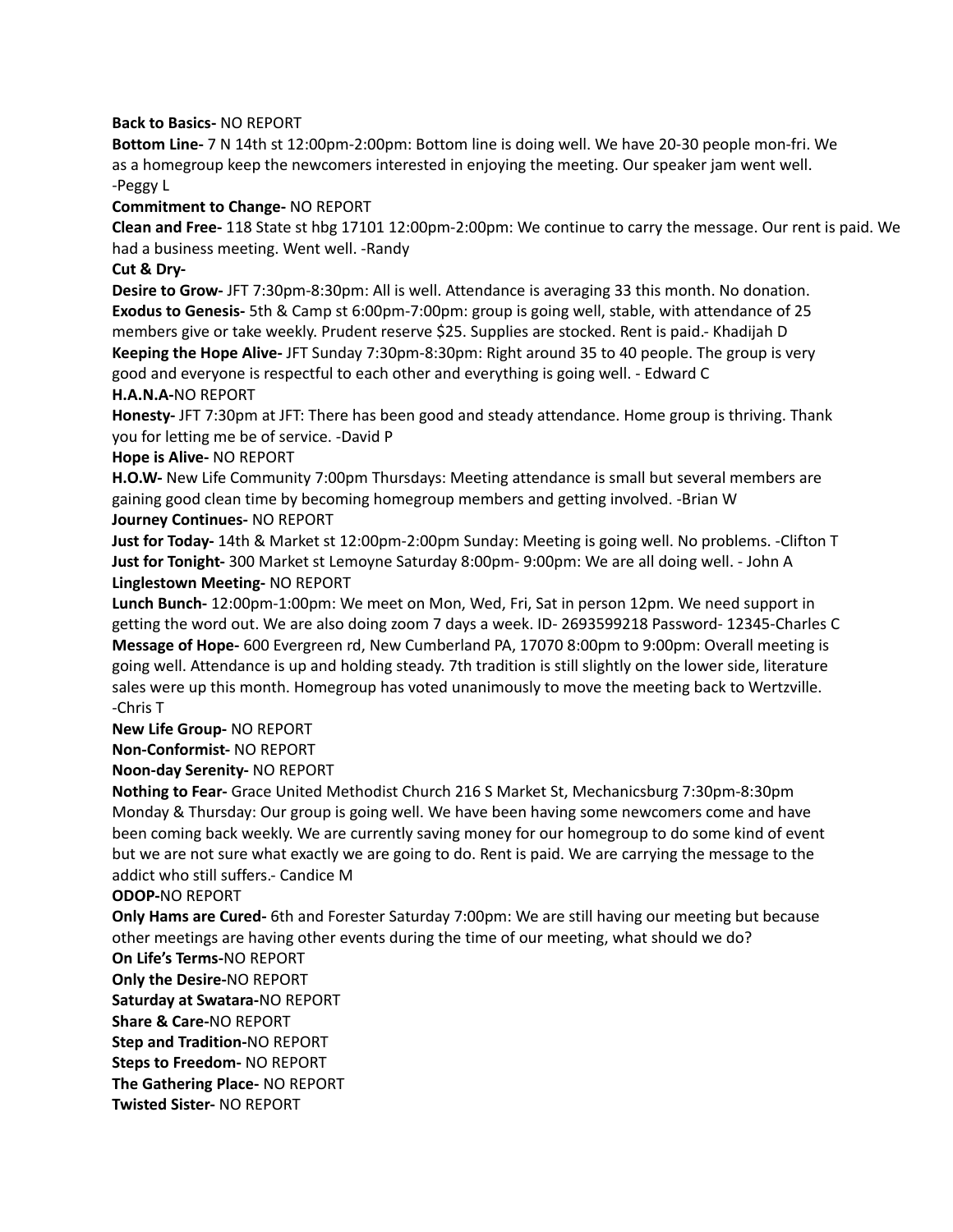**Value of Life-** Mechanicsburg 6:00pm Sunday: Meeting is going well. Averaging 10-15 people. Returning to simpson park for summer months. -Eric O **We do Recover-** NO REPORT **We do Recover Millersburg-** NO REPORT

#### **SUB-COMMITTEE REPORTS**

**AD-HOC-** No update from last month.

#### **Audit-** NO REPORT

**Unity-** Unity day was a success. We want to thank all sub-committees that supported us. We are giving area \$25 for the tee-shirts. Today's meeting was about having a mini speaker jam and talent show. The speaker jam will start 2-6 followed by the talent show. Flyer will be prepared by tuesday. The day of the event is May 21st at 6th and Forester st. Unity committee is in need of trusted servants. If you are interested come to CIty Diner on Derry st from 2-4 May 14th

#### **Unity Treasurer's Report-** SEE ATTACHMENT

#### **Literature-** NO REPORT

**Policy-** Policy has completed the needed formatting update. The update sought to correct the various fonts used, correct page number, size of text,and to bring consistency to the document as a whole.-Brian W

#### **Public Relations-** NO REPORT

#### **RCM-**

**Hospitals & Institutions-** Meeting was opened at 1:02pm by Chris T with a moment of silence followed by the serenity prayer. 12 concepts read by George. New members; George, Kristie, Dave- All welcomed. Currently 6 facilities open and all is going well. Facilities are really using literature so we are keeping tabs to see if \$199 monthly can keep up with orders. Will reach out to jails about zoom meetings to see which option is best to carry the message into these facilities. We voted Candice into the h&i secretary position. Vote passed 5-0. Look into posting facilities with contacts and panel leader reports on our area website. A Lot of interest from new members. Continuing to improve and standardize our process to better carry out our mission. -Chris T

**Marathon-** NO REPORT

#### **Marathon Treasurer-** NO REPORT

**OLD BUSINESS-** 0322-03- We motion that area service moves back to Bethany AME Church at 914 s. 21st, Harrisburg PA 17104. (21st and Derry) so all sub-committees have space for their meetings. Rent will be 50-75\$

Intent is to have more room for sub-committees to meet without having to talk over each other (Rent will be \$75. The next AREA meeting and all following mettings will be held at this location) **NEW BUSINESS-** Voted in Kim J. as our Unity Vice Chair and Kaitlin C. as our Vice Literature Chair. **\*HOUSE KEEPING MOTION\***

#### 0422-01- H&I committee is asking for \$99 for extra literature to carry the message for the addict that still suffers. There are more facilities opening up. We need more literature.

Intent: to carry the message to the suffering addict - Peggy L

# (Motion Passed)

## \***POLICY MOTION**\*

0322-01- literature is asking that area provides \$99 cash to begin a petty cash fund and will be maintained monthly with literature funds. Update policy to remove 1992 checking account Intent: to hold a prudent reserve for literature- Sonia (will be voted on in June)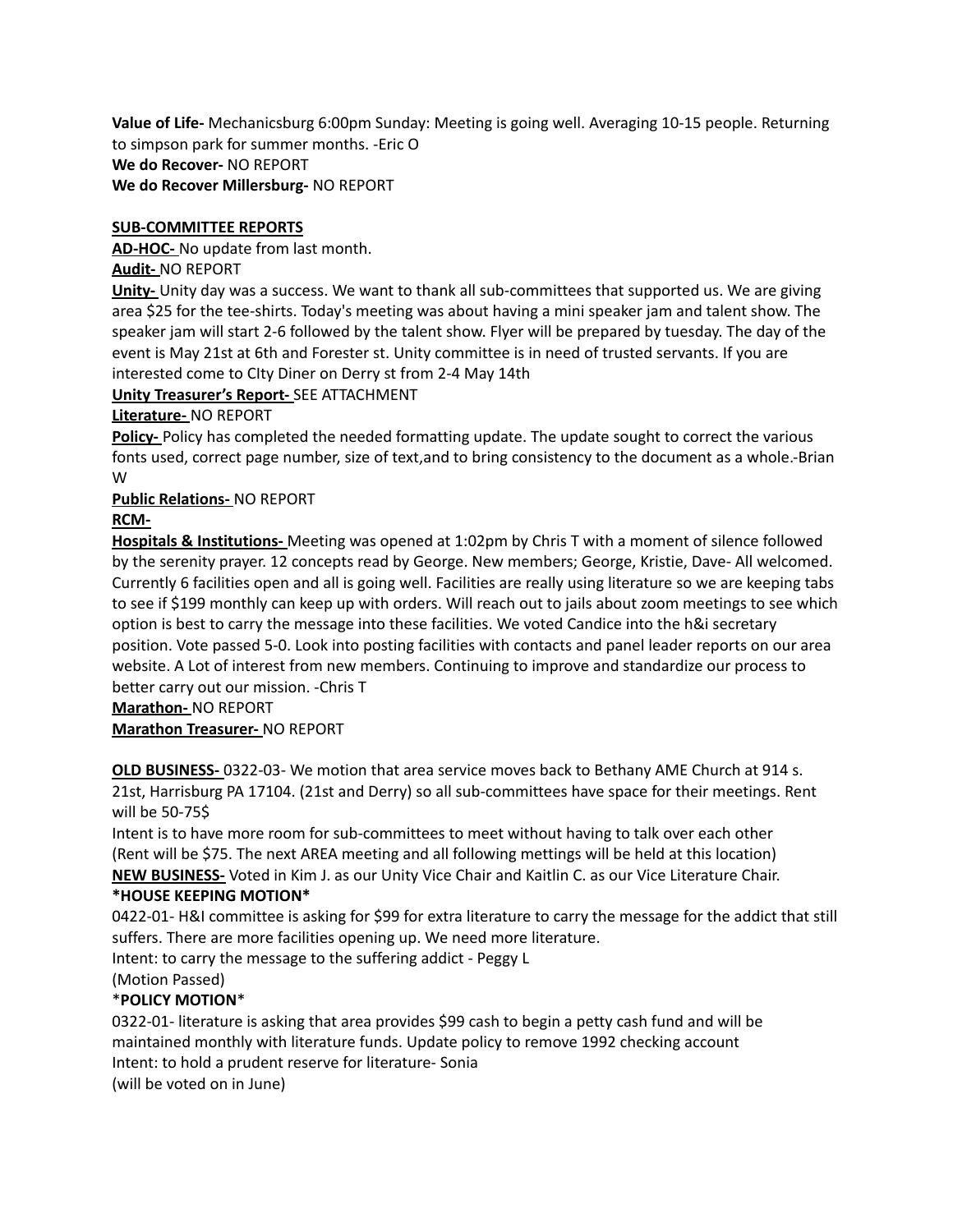0422-01- to remove section 3 of Public Relations guidelines from CASNA policy 2022 that is highlighted on page 25.

Intent: the section references a 'helpline' position that does not currently exist and is unnamed as of the precious years CASNA policy. Written by- Brian W. 2nd by John A.

(Discussion in June, Voted on in July)

0422-02- Motion for area to vote in the Unity committees Treasure and Vice Treasure.

Intent: Position holds large amounts of money, area body would like to vote servant into that position.

(Discussion in June, Voted on in July) -Candice M

#### **DISCUSSION TOPICS-**

- 1. Briefly discussed what to do with NA funds we are not sending to region anymore. Some ideas were purchasing Basic Text for unity committee to give away at some events, Extra money for H&I to by some Basic Text.
- 2. Area purchasing a laptop for area treasurer. One Member is going to help treasurer get more info and find a laptop. (tabled until june)

**FINAL TREASURER REPORT-** SEE ATTACHMENT

**OPEN POSITIONS-** Public Relations Vice Chair, Vice Secretary, Marathon Vice Chair

**NOTES-** Area body is still looking for Ideas of what to do with NA funds being withheld from region. We are asking homegroups to bring some ideas to our next area meeting.

| ***POSITIONS***        | Jan       | Feb         | Mar | Apr     | May          | June | July | Aug | Sept | Oct | <b>Nov</b> | <b>Dec</b> |
|------------------------|-----------|-------------|-----|---------|--------------|------|------|-----|------|-----|------------|------------|
| Area Chair             | P         | P           | P   | P       | P            |      |      |     |      |     |            |            |
| Area Vice Chair        | P         | P           | Α   | A       | P            |      |      |     |      |     |            |            |
| Secretary              | A         | P           | P   | P       | P            |      |      |     |      |     |            |            |
| <b>Vice Secretary</b>  | ${\sf P}$ | Α           | P   | O       | $\circ$      |      |      |     |      |     |            |            |
| Treasurer              | P         | Α           | P   | P       | P            |      |      |     |      |     |            |            |
| Vice Treasurer         | P         | Α           | P   | P       | A            |      |      |     |      |     |            |            |
| Unity Chair            | A         | P           | P   | P       | P            |      |      |     |      |     |            |            |
| Unity Vice Chair       | ${\sf P}$ | P           | P   | P       | $\mathsf O$  |      |      |     |      |     |            |            |
| <b>Unity Treasurer</b> | A         | P           | P   | P       | Α            |      |      |     |      |     |            |            |
| Unity Vice Treasurer   | A         | Α           | P   | $\circ$ | $\mathsf{O}$ |      |      |     |      |     |            |            |
| <b>RCM</b>             | ${\sf P}$ | P           | P   | P       | P            |      |      |     |      |     |            |            |
| Alt. RCM               | ${\sf P}$ | Α           | Α   | P       | P            |      |      |     |      |     |            |            |
| H&I Chair              | A         | P           | P   | P       | P            |      |      |     |      |     |            |            |
| H&I Vice Chair         | ${\sf P}$ | P           | P   | P       | P            |      |      |     |      |     |            |            |
| PR Chair               | O         | $\mathsf O$ | A   | P       | P            |      |      |     |      |     |            |            |
| PR Vice Chair          | O         | O           | O   | O       | O            |      |      |     |      |     |            |            |
| Literature Chair       | ${\sf P}$ | P           | P   | P       | P            |      |      |     |      |     |            |            |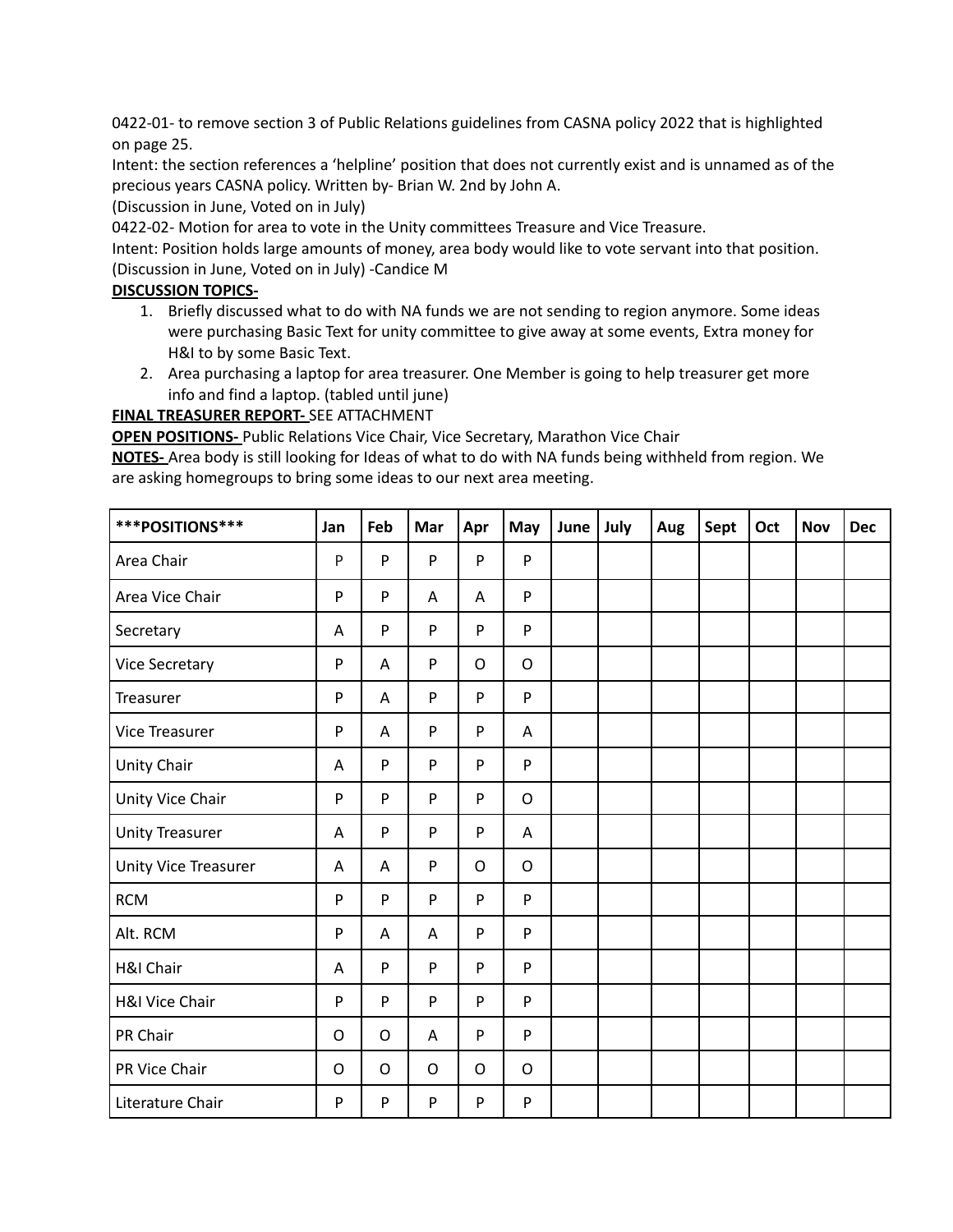| Literature Vice Chair    | ${\sf P}$ | P | Α                         | A           | $\mathsf O$ |  |  |  |  |
|--------------------------|-----------|---|---------------------------|-------------|-------------|--|--|--|--|
| Policy Chair             | ${\sf P}$ | P | P                         | P           | P           |  |  |  |  |
| Policy Vice Chair        | ${\sf P}$ | Α | Α                         | P           | P           |  |  |  |  |
| Marathon Chair           | Α         | Α | A                         | P           | A           |  |  |  |  |
| Marathon Vice Chair      | A         | Α | Α                         | $\mathsf O$ | $\mathsf O$ |  |  |  |  |
| *****GROUPS*****         |           |   |                           |             |             |  |  |  |  |
| Acceptance               | ${\sf P}$ | A | A                         | A           | P           |  |  |  |  |
| All Are Welcome          | A         | P | ${\sf P}$                 | Α           | P           |  |  |  |  |
| Any Lengths              | Α         | Α | Α                         | Α           | A           |  |  |  |  |
| <b>Back to Basics</b>    | Α         | Α | A                         | Α           | Α           |  |  |  |  |
| <b>Bottom Line</b>       | ${\sf P}$ | P | ${\sf P}$                 | P           | P           |  |  |  |  |
| Clean and Free           | A         | P | ${\sf P}$                 | P           | P           |  |  |  |  |
| Commitment to Change     | Α         | P | A                         | P           | Α           |  |  |  |  |
| Cut & Dry                | Α         | P | ${\sf P}$                 | Α           | P           |  |  |  |  |
| Desire to Grow           | ${\sf P}$ | Α | Α                         | P           | P           |  |  |  |  |
| <b>Exodus to Genesis</b> | P         | Α | Α                         | P           | P           |  |  |  |  |
| Keeping the Hope Alive   | Α         | P | ${\sf P}$                 | Α           | P           |  |  |  |  |
| H.A.N.A.                 | ${\sf P}$ | P | P                         | P           | A           |  |  |  |  |
| Honesty                  | Α         | Α | ${\sf P}$                 | ${\sf P}$   | Α           |  |  |  |  |
| Hope is Alive            | Α         | Α | A                         | Α           | Α           |  |  |  |  |
| H.O.W.                   | ${\sf P}$ | A | A                         | P           | P           |  |  |  |  |
| Journey Continues        | Α         | A | A                         | A           | A           |  |  |  |  |
| Just for Today           | Α         | P | ${\sf P}$                 | A           | P           |  |  |  |  |
| Just for Tonight         | ${\sf P}$ | P | $\mathsf{P}$              | P           | P           |  |  |  |  |
| Linglestown Meeting      | A         | A | A                         | A           | A           |  |  |  |  |
| Lunch Bunch              | A         | A | A                         | P           | P           |  |  |  |  |
| Message of Hope          | ${\sf P}$ | P | A                         | P           | P           |  |  |  |  |
| New Life Group           | Α         | A | $\boldsymbol{\mathsf{A}}$ | A           | A           |  |  |  |  |
| Non-Conformists          | Α         | Α | $\boldsymbol{\mathsf{A}}$ | A           | A           |  |  |  |  |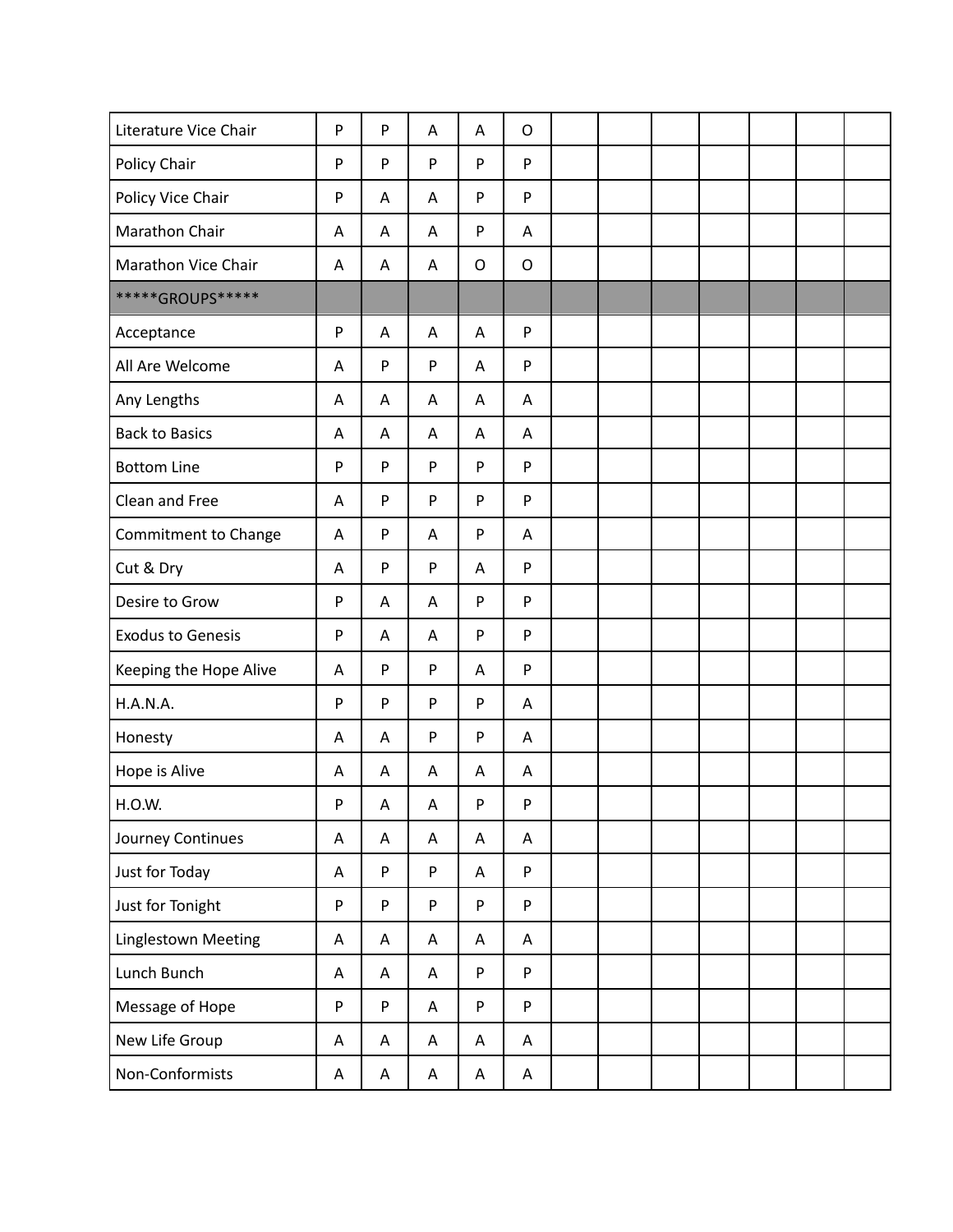| Noon-Day Serenity          | Α | A | Α | Α | Α |  |  |  |  |
|----------------------------|---|---|---|---|---|--|--|--|--|
| Nothing to Fear            | P | P | P | P | P |  |  |  |  |
| ODOP                       | A | P | P | P | Α |  |  |  |  |
| Only Hams' Are Cured       | P | Α | P | P | P |  |  |  |  |
| On Life's Terms            | Α | Α | A | A | A |  |  |  |  |
| Only the Desire            | Α | P | A | A | A |  |  |  |  |
| Saturday at Swatara        | Α | Α | A | Α | A |  |  |  |  |
| Share & Care               | P | Α | P | P | P |  |  |  |  |
| Step and Tradition         | Α | Α | Α | Α | A |  |  |  |  |
| Steps to Freedom           | P | Α | P | Α | Α |  |  |  |  |
| The Gathering Place        | P | Α | P | P | Α |  |  |  |  |
| <b>Twisted Sister</b>      | P | P | P | P | P |  |  |  |  |
| Value of Life              | P | P | P | A | P |  |  |  |  |
| We Do Recover              | Α | A | A | Α | A |  |  |  |  |
| We Do Recover- Millersburg | Α | Α | P | Α | A |  |  |  |  |

**LEGEND: P- Present A – Absent O - Open**

### **NEXT AREA SERVICE WILL BE HELD ON 06/05/2022 at Bethany AME Church 914 S 21st street Harrisburg pa, 17104**

#### **SUBCOMMITTEES WILL MEET AT 1:00 PM, AND AREA STARTS AT 2:00 PM.**

**In Loving Service, Candice M.**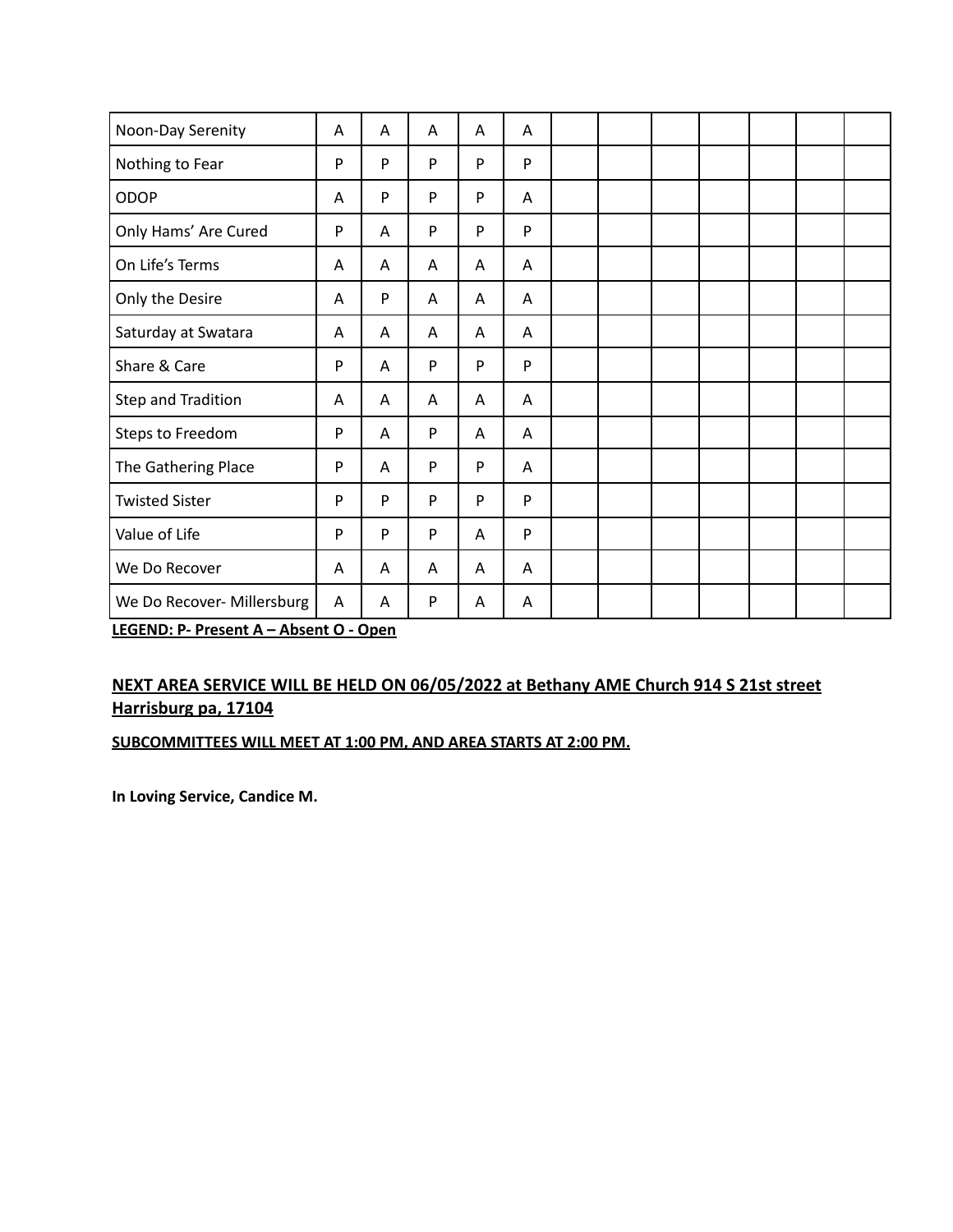

# Capital Area Unity Sub-Committee Present **MINI SPEAKER JAM &TALENT SHOW**

# **Cash Prizes**  $3^{rd}$  place \$25  $2<sup>nd</sup> Place $50$  $I<sup>st</sup> Place $100$

Saturday May 21, 2022 **WHEN:** 

Messiah Lutheran Church **WHERE:** 901 N 6<sup>th</sup> Street (6<sup>th</sup> & Forster Street) Harrisburg, PA 17102 Doors open at 2:00 PM

TIME:

Speakers **Talent Show**  2:00 PM-6:00 PM 6:00 PM- Until

# If you want to participate in the show...

Please contact:

Rochelle R. Kim J.

570-560-3149 717-551-9291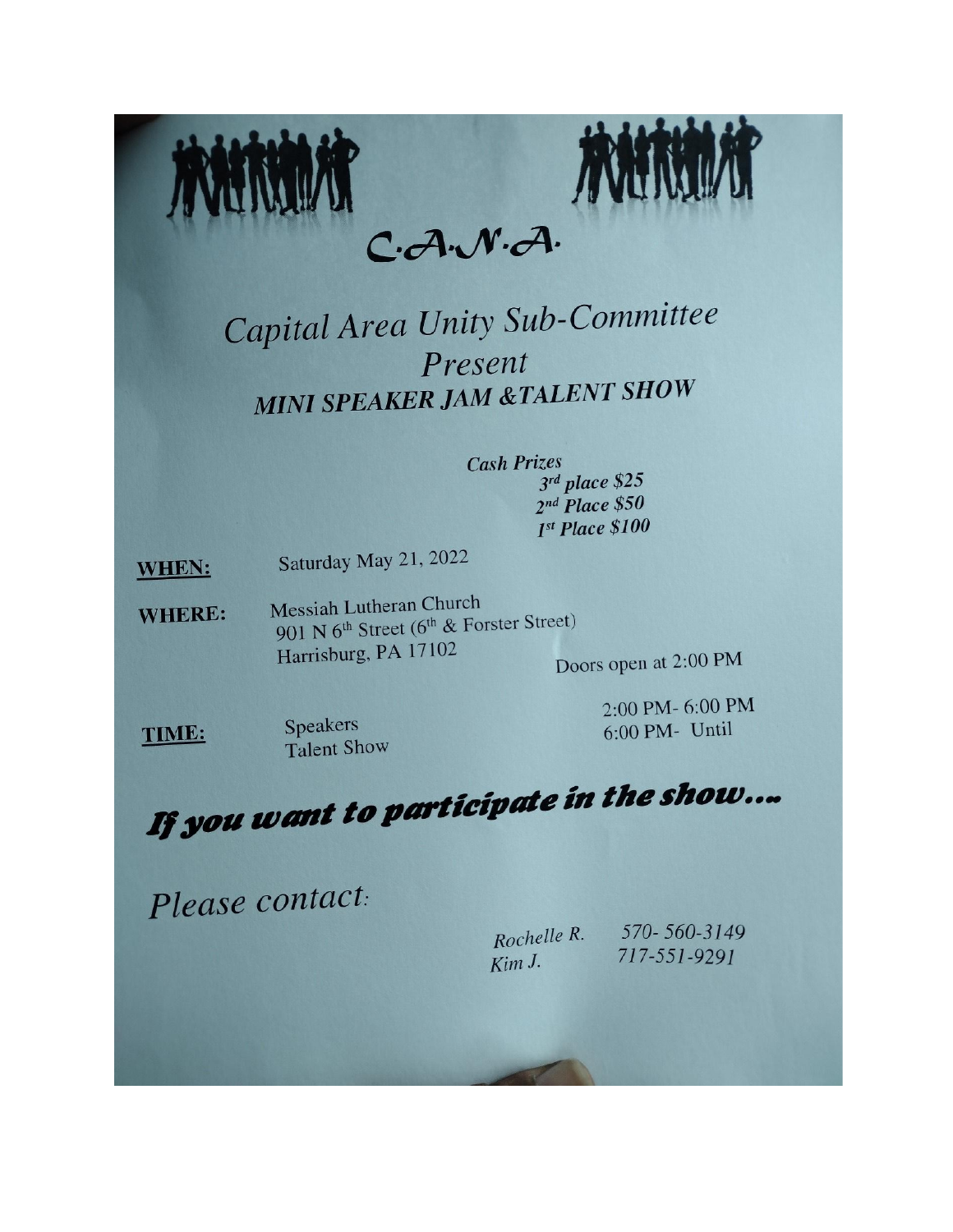|                                          |              |                          | CASNA MONTHLY TREASURER      |              |               |     |
|------------------------------------------|--------------|--------------------------|------------------------------|--------------|---------------|-----|
| MAY 2022                                 |              | $\overline{\text{Ck}\#}$ | <b>Group Donations</b>       |              | Rept#         | Ck# |
| <b>Opening Balance</b>                   | \$2,79622    |                          | <b>Acceptance Group</b>      |              |               |     |
| <b>Less Prudent Reserve</b>              | \$1,500.00   |                          | All Are Welcome              | 100.00435404 |               |     |
| <b>Working Balance</b>                   | 51,29622     |                          | <b>Any Lengths</b>           | 5000 435403  |               |     |
|                                          |              |                          | <b>Back To Basics</b>        |              |               |     |
| <b>INCOME</b>                            |              |                          | <b>Bottom Line Group</b>     |              |               |     |
| <b>Group Donations</b>                   | 31466        |                          | <b>Clean And Free</b>        |              |               |     |
| Literature Income                        | 74580        |                          | <b>Commitment To Change</b>  |              |               |     |
| T-shirt match                            | 25.00        | 407                      | Cut & Dry                    |              |               |     |
|                                          |              |                          | <b>Desire To Grow</b>        |              |               |     |
|                                          |              |                          | Keeping The Hope Alive       | 20.00 435402 |               |     |
|                                          |              |                          | H.A.N.A.                     |              |               |     |
|                                          |              |                          | <b>Honest Group</b>          |              |               |     |
| <b>TOTAL INCOME</b>                      | 1,085,46     |                          | <b>Hope Is Alive</b>         |              |               |     |
|                                          |              |                          | H.O.W. Group                 |              |               |     |
| <b>EXPENSES</b>                          |              |                          | <b>Journey Continues</b>     |              |               |     |
| <b>Answer First</b>                      | 6030         | auto                     | <b>Just For Today</b>        | 15.00        | <b>K35405</b> |     |
| Verizon                                  | 41.24        | auto                     | <b>Just For Tonight</b>      | 9.36         | 425408        |     |
| Dex Media                                | $10.00$ auto |                          | <b>Linglestown Meeting</b>   |              |               |     |
| <b>Area Rent</b>                         | 25,003335    |                          | <b>Lunch Bunch</b>           |              |               |     |
| <b>Meeting List</b>                      |              |                          | <b>Message Of Hope</b>       | 4430         | 435409 Lot3   |     |
| treasurer supplies                       | 19.04        | Case                     | <b>New Life Group</b>        |              |               |     |
|                                          | 50.00        | cash                     | Non-Conformists              |              |               |     |
| Selicy esplis                            | 19,00        |                          | <b>Noon-Day Serenity</b>     |              |               |     |
| Sec. ippenses                            | 844.23 3337  | Casa                     | Nothing To Fear              |              |               |     |
|                                          |              |                          | ODOP                         | 46,00        | 435406        |     |
| Rmonthjallot                             | 00.00 Cash   |                          | <b>Only Hams' Are Cured</b>  |              |               |     |
|                                          |              |                          | On Life's Terms              |              |               |     |
| TOTAL EXPENSES 41168.71                  |              |                          |                              |              |               |     |
|                                          |              |                          | <b>Only The Desire</b>       | 30.00        | 435401        |     |
|                                          |              |                          | Saturday At Swatara          |              |               |     |
|                                          |              |                          | Share & Care                 |              |               |     |
| <b>Working Balance</b>                   | \$1212.90    |                          | <b>Step And Tradition</b>    |              |               |     |
| <b>PLUS Prudent reserve</b>              | \$1,500.00   |                          | <b>Steps To Freedom</b>      |              |               |     |
| <b>Ending Balance</b>                    | 52912.90.    |                          | The Gathering Place          |              |               |     |
|                                          |              |                          | <b>Twisted Sister</b>        |              |               |     |
| Less Reserve to T-Shirts \$500.00 200,00 |              |                          | Sunday Night Meeting         |              |               |     |
| Balance Available to use \$25/2, 90      |              |                          | <b>Value Of Life</b>         |              |               |     |
|                                          |              |                          |                              |              |               |     |
|                                          |              |                          | We Do Recover                |              |               |     |
|                                          |              |                          |                              |              |               |     |
|                                          |              |                          |                              |              |               |     |
|                                          |              |                          |                              |              |               |     |
|                                          |              |                          |                              |              |               |     |
|                                          |              |                          |                              |              |               |     |
|                                          |              |                          |                              |              |               |     |
|                                          |              |                          | <b>Total Group Donations</b> |              |               |     |
|                                          |              |                          |                              | \$ 3 14.66   |               |     |
|                                          |              |                          |                              |              |               |     |